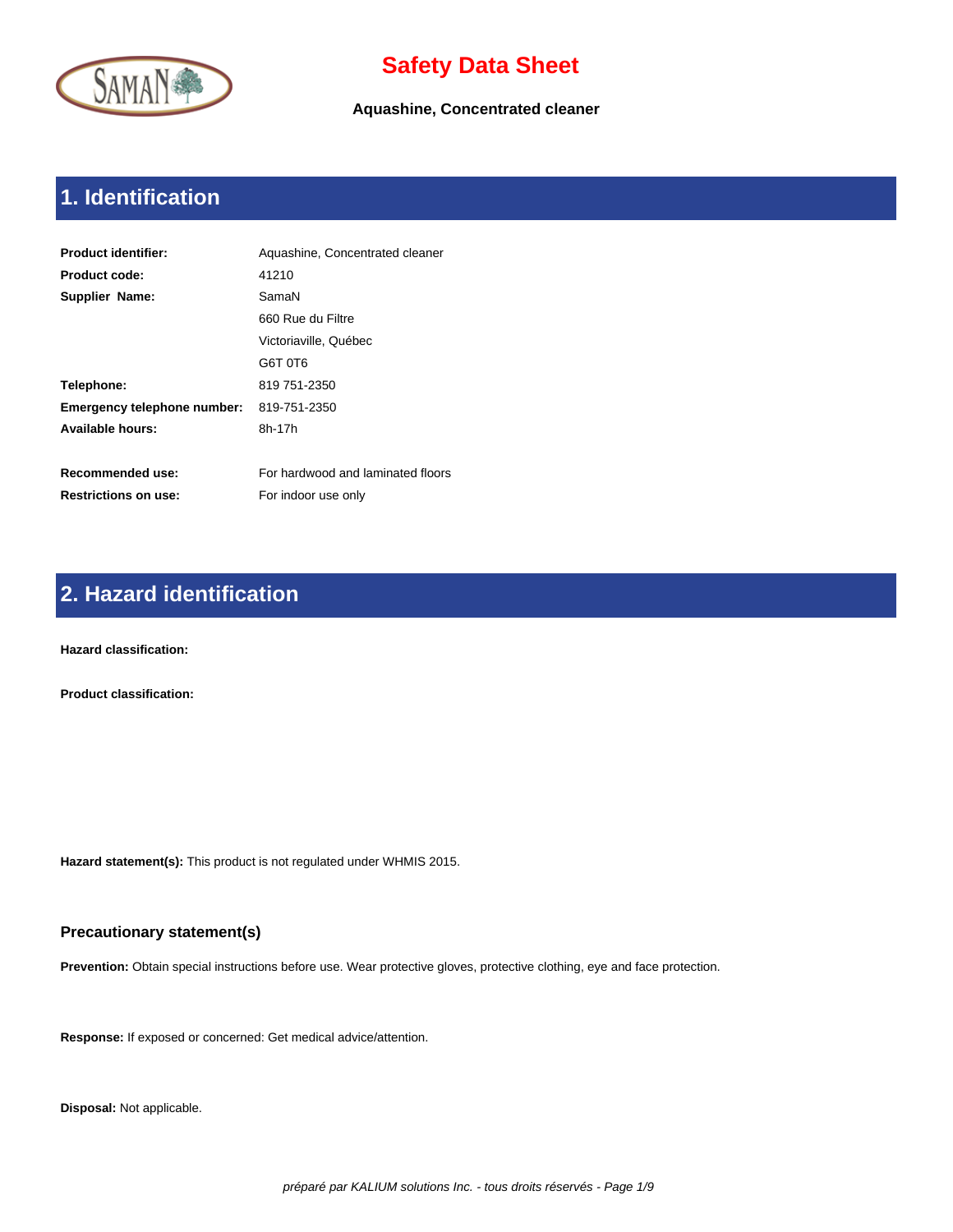

#### **Aquashine, Concentrated cleaner**

**Storage:** Dispose of contents/container in accordance with local, regional, national and/or international regulations in force.

**Other hazards:** No effects shown.

See toxicological information, section 11

### **3. Composition/Information on ingredients**

No CAS no Common name and synonyms Concentration (W/W)

### **4. First-aid measures**

 **If swallowed, irritation, any type of overexposure or symptoms of overexposure occur during use of the product or persists after use, immediately contact a POISON CENTER, an EMERGENCY ROOM or a PHYSICIAN; ensure that the product safety data sheet is available.**

**Eye contact:** Check for and remove any contact lenses. Immediately flush eyes with plenty of water for at least 15 minutes, occasionally lifting the upper and lower eyelids. Get medical attention immediately.

Skin contact: In case of contact, immediately flush skin with plenty of water for at least 15 minutes while removing contaminated clothing and shoes. Wash clothing before reuse. Clean shoes thoroughly before reuse. Get medical attention immediately.

**Inhalation:** Move exposed person to fresh air. If not breathing, if breathing is irregular or if respiratory arrest occurs, provide artificial respiration or oxygen by trained personnel. Loosen tight clothing such as a collar, tie, belt or waistband. Get medical attention immediately.

**Ingestion:** Wash out mouth with water. Do not induce vomiting unless directed to do so by medical personnel. Never give anything by mouth to an unconscious person. Get medical attention immediately.

**Symptoms:** In case of contact, red eyes, itching, blurred vision and tearing.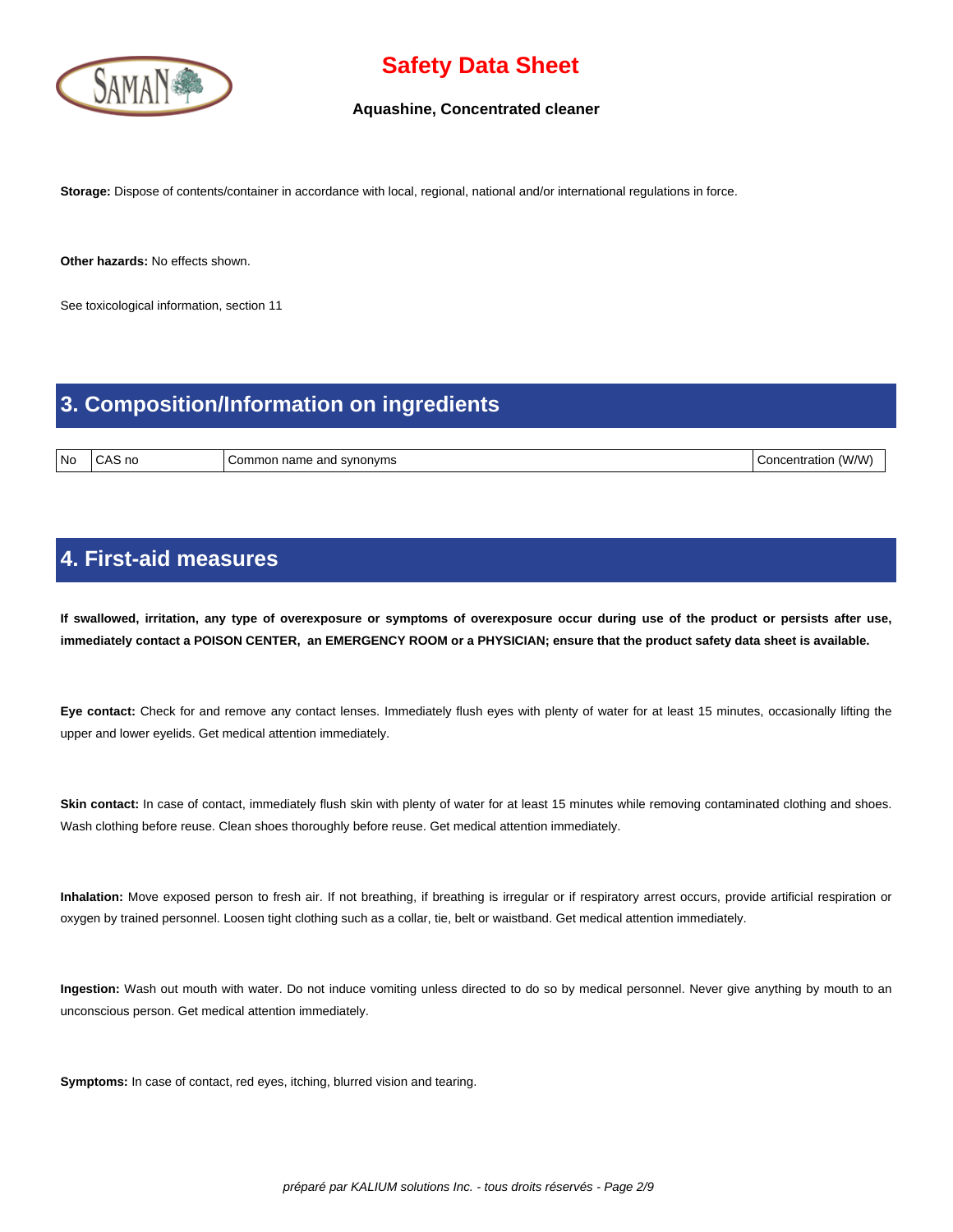

#### **Aquashine, Concentrated cleaner**

**Effects (acute or delayed):** If ingested in large quantities may cause gastro-intestinal disorders and depression of the central nervous system.

**Immediate medical attention and special treatment:** No specific treatment. Treat symptomatically. Contact poison treatment specialist immediately if large quantities have been ingested or inhaled.

### **5. Fire-fighting measures**

**Suitable extinguishing media:** Use dry chemical, CO<sub>2</sub>, water spray (fog) or foam.

**Unsuitable extinguishing media:** Jets of water can facilitate the spread of fire.

**Specific hazards arising from the hazardous product:** No specific hazard.

**Hazardous combustion products:** Carbon monoxide and dioxide.

**Special protective equipment and precautions for fire-fighters:** Fire-fighters should wear appropriate protective equipment and self-contained breathing apparatus (SCBA) with a full face-piece operated in positive pressure mode.

### **6. Accidental release measures**

Personal precautions: No action shall be taken involving any personal risk or without suitable training. Evacuate surrounding areas. Keep unnecessary and unprotected personnel from entering. Do not touch or walk through spilled material. Shut off all ignition sources. No flares, smoking or flames in hazard area. Avoid breathing vapor or mist. Provide adequate ventilation. Wear appropriate respirator when ventilation is inadequate. Put on appropriate personal protective equipment (see Section 8).

**Protective equipment and emergency procedures:** Avoid dispersal of spilled material and runoff and contact with soil, waterways, drains and sewers. Inform the relevant authorities if the product has caused environmental pollution (sewers, waterways, soil or air).

**Methods and materials for containment and cleaning up:** Stop leak if without risk. Move containers from spill area. Dilute with water and mop up if water-soluble. Alternatively, or if water-insoluble, absorb with an inert dry material and place in an appropriate waste disposal container. Use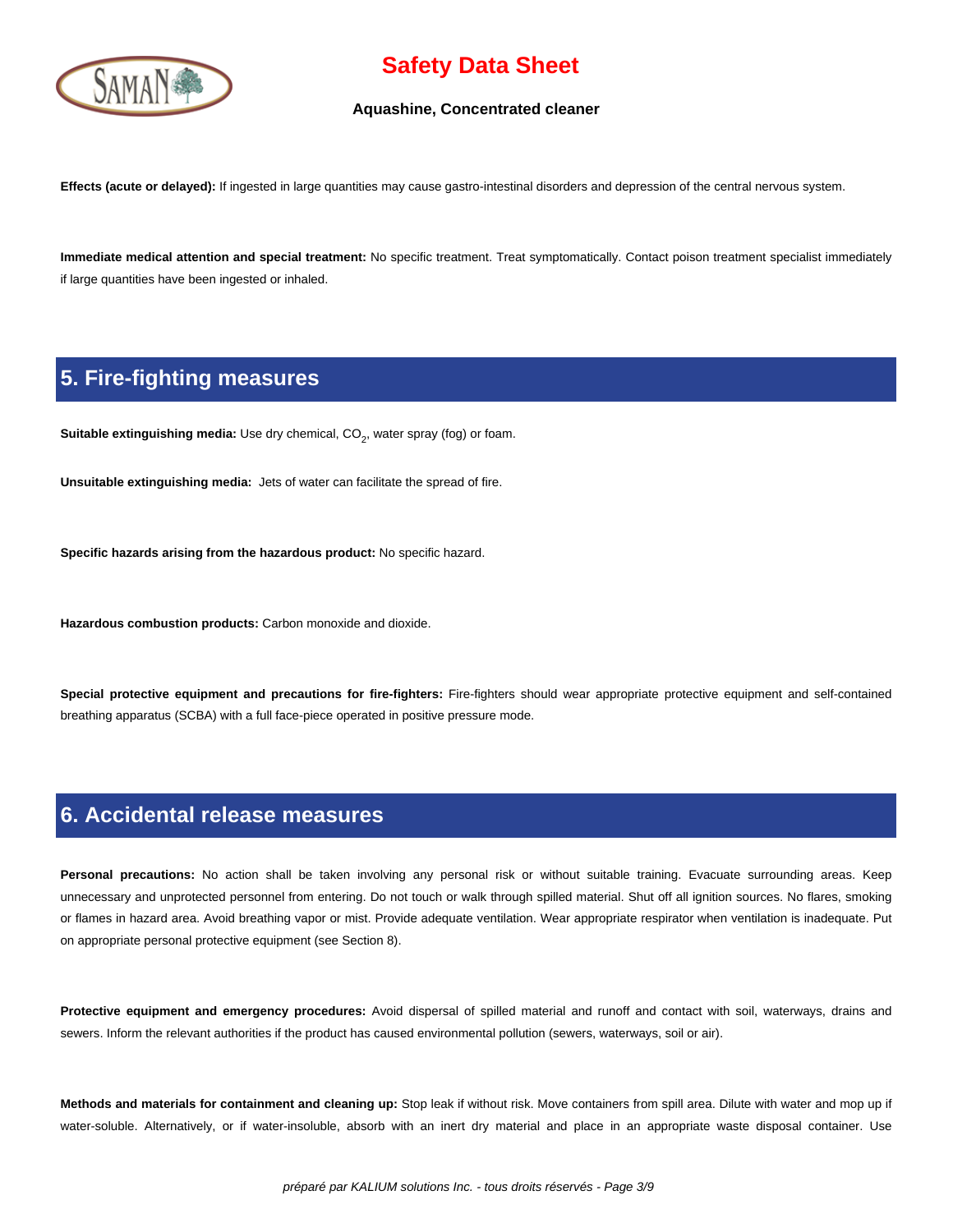

#### **Aquashine, Concentrated cleaner**

spark-proof tools and explosionproof equipment. Dispose of via a licensed waste disposal contractor.

## **7. Handling and storage**

**Precautions for safe handling:** Put on appropriate personal protective equipment (see Section 8). Eating, drinking and smoking should be prohibited in areas where this material is handled, stored and processed. Workers should wash hands and face before eating, drinking and smoking. Remove contaminated clothing and protective equipment before entering eating areas. Avoid exposure - obtain special instructions before use. Avoid contact with eyes, skin and clothing. Do not ingest. Avoid breathing vapor or mist. Use only with adequate ventilation. Wear appropriate respirator when ventilation is inadequate. Do not enter storage areas and confined spaces unless adequately ventilated. Keep in the original container or an approved alternative made from a compatible material, kept tightly closed when not in use. Empty containers retain product residue and can be hazardous. Do not reuse container.

**Conditions for safe storage:** Store in accordance with local regulations. Store in a segregated and approved area. Store in original container protected from direct sunlight in a dry, cool and well-ventilated area, away from incompatible materials (see section 10) and food and drink. Keep container tightly closed and sealed until ready for use. Containers that have been opened must be carefully resealed and kept upright to prevent leakage. Do not store in unlabeled containers. Use appropriate containment to avoid environmental contamination.

**Incompatibility:** Strong acids and bases. Strong oxidizing agents. Finely divided metals (Ba, Be, Na, P, Al, Mg etc).

# **8. Exposure controls/Personal protection**

| l No | AS no<br>$A^{\sim}$ | $\sim$<br>name<br>$\mathbf{A}$ | <sup>1</sup> IDHL<br>ma/m.<br>. . | TWA<br>ma/m. | $\sim$ Tr<br>ma/m.<br>5 I L | $\sim$ $ \cdot$<br>€C⊢II<br>ma/mသ |
|------|---------------------|--------------------------------|-----------------------------------|--------------|-----------------------------|-----------------------------------|

IDHL: Immediately Dangerous to Life or Health Concentrations

TWA : Time Weighted Average

STEL: Short -Term Exposure Limit

CEIL: Ceiling Limit

IPVS = Inmediatamente peligroso para la vida o la salud

VEPP = Valor de exposición promedio ponderado

VECD = valor de exposición de corta duración

VL = valor límite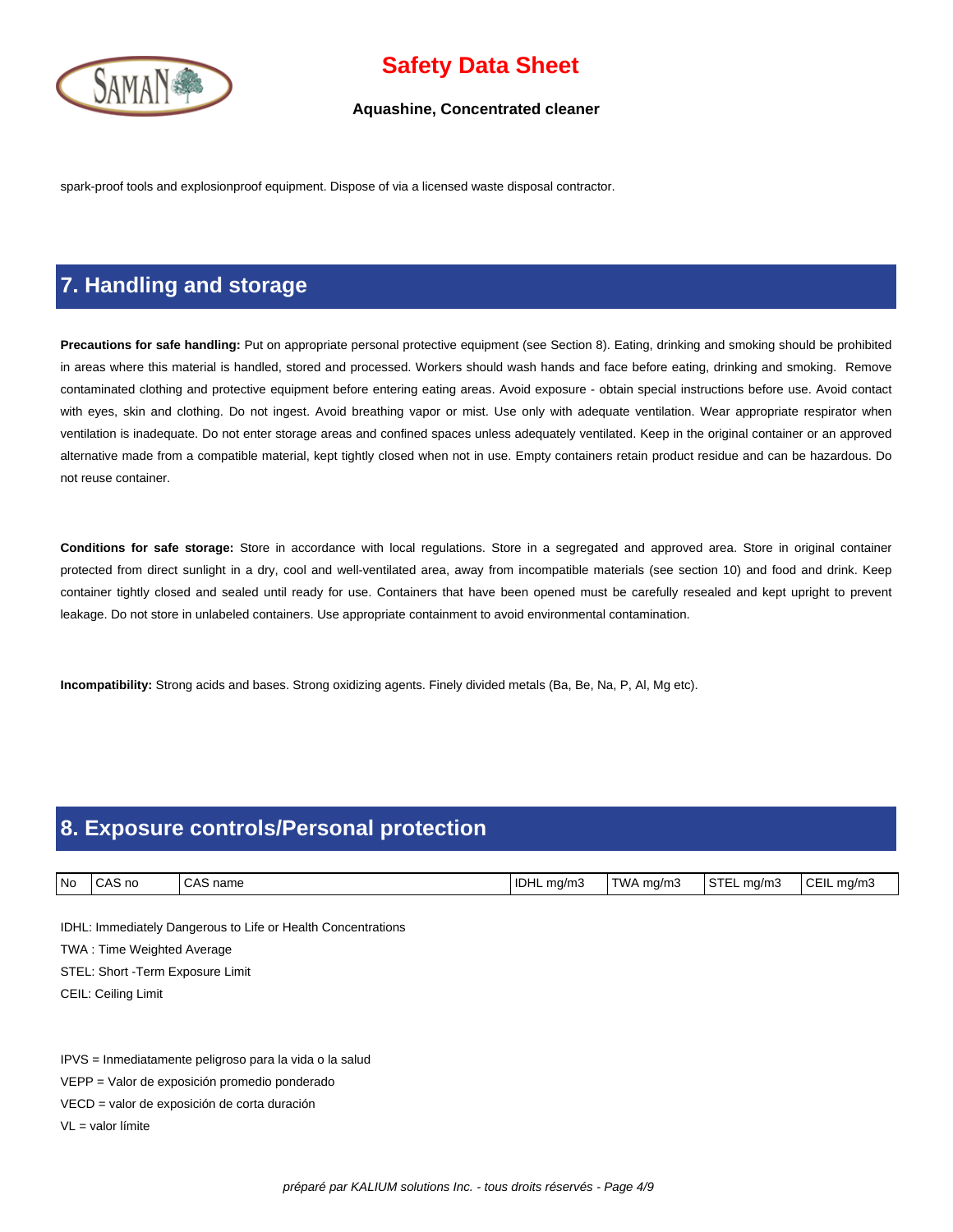

#### **Aquashine, Concentrated cleaner**

**Appropriate engineering controls:** Use only with adequate ventilation. Use process enclosures, local exhaust ventilation or other engineering controls to keep worker exposure to airborne contaminants below any recommended or statutory limits. The engineering controls also need to keep gas, vapor or dust concentrations below any lower explosive limits. Use explosion-proof ventilation equipment.

**Individual protection measures:** Wash hands, forearms and face thoroughly after handling chemical products, before eating, smoking and using the lavatory and at the end of the working period. Appropriate techniques should be used to remove potentially contaminated clothing. Wash contaminated clothing before reusing. Ensure that eyewash stations and safety showers are close to the workstation location.

**Eyes:** DO NOT WEAR CONTACT LENSES Wear anti-splash safety goggles.

**Hands:** Chemical-resistant, impervious gloves complying with an approved standard should be worn at all times when handling chemical products if a risk assessment indicates this is necessary. Considering the parameters specified by the glove manufacturer, check during use that the gloves are still retaining their protective properties.

Respiratory: If workers are exposed to concentrations above the exposure limit, they must use appropriate, certified respirators. Use a properly fitted, air-purifying or air-fed respirator complying with an approved standard if a risk assessment indicates this is necessary. Respirator selection must be based on known or anticipated exposure levels, the hazards of the product and the safe working limits of the selected respirator.

**Others:** Wear protective clothing with long sleeves and appropriate safety shoes at all times.

### **9. Physical and chemical properties**

**Physical state:** Liquid **Colour:** Colourless **Odour:** Low odor **Odour threshold:** Not available **pH:** 7,1 **Melting/Freezing point:** 0°C (32°F) **Initial boiling point/boiling range:** 100°C (212°F) **Flash point:** Not applicable **Lower flammable/explosive limit:** Not applicable **Upper flammable/explosive limit:** Not applicable **Auto-ignition temperature:** Not applicable **Evaporation rate:** <1 (ether=1) **Vapour pressure:** 17,54 mm Hg at 20 °C **Vapour density:** > 1 (air=1) **Relative density:** 0,997 kg/L à 20 °C (water = 1) **Solubility in water:** Soluble **Partition coefficient - n-octanol/water:** Not applicable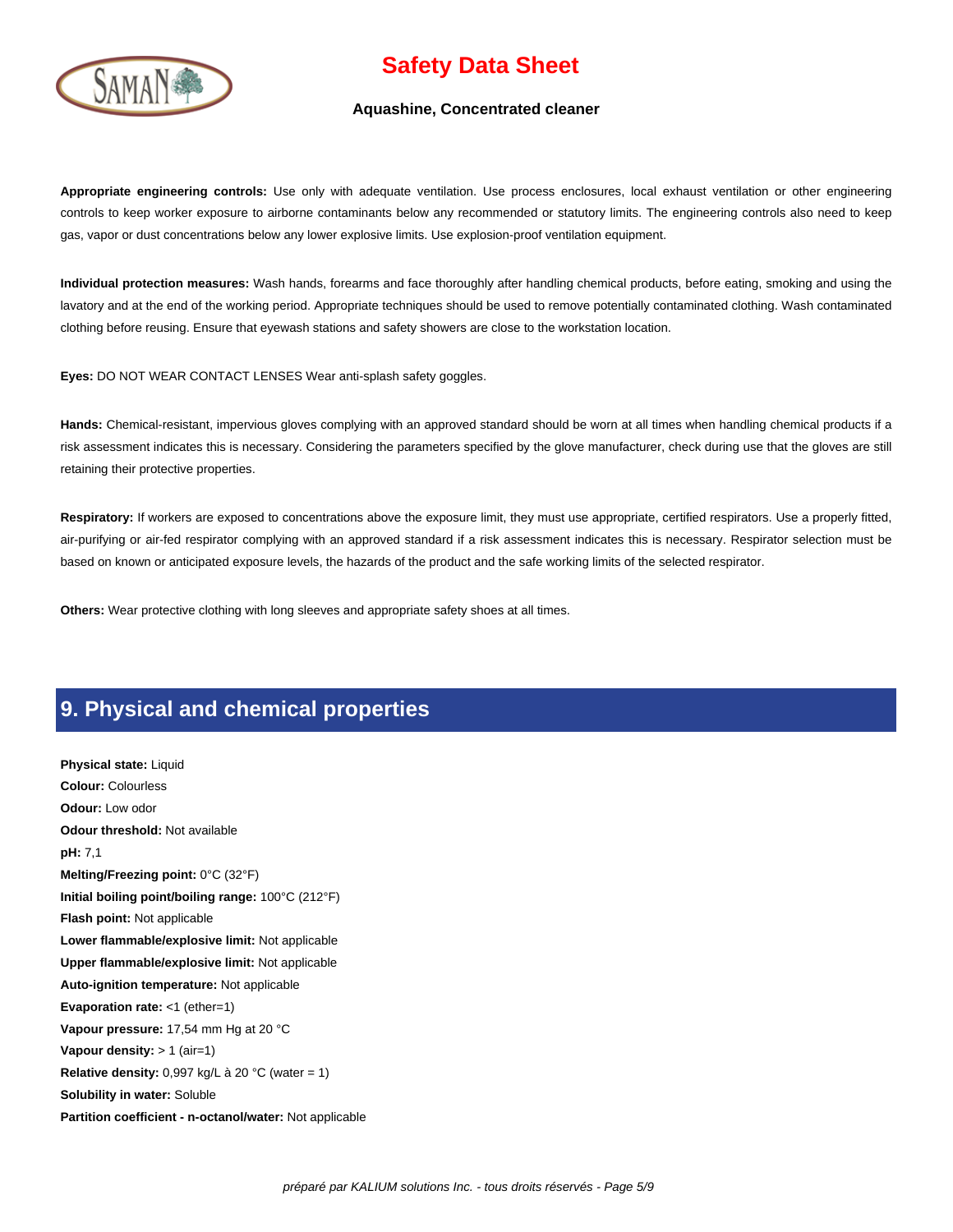

### **Aquashine, Concentrated cleaner**

**Decomposition temperature:** Not applicable **Kinematic viscosity:** Not available

## **10. Stability and reactivity**

**Reactivity:** Stable under recommended conditions of storage and handling.

**Chemical stability:** The product is chemically stable under normal conditions of use.

**Possibility of hazardous reactions:** No dangerous or polymerization reactions will not occur under normal conditions of use.

**Conditions to avoid:** Do not pierce or burn, even after use.

**Incompatible materials:** None known.

**Hazardous decomposition products:** Carbon monoxide and dioxide.

## **11. Toxicological information**

| <b>No</b> | CAS no | CAS<br>name | LD   | $\overline{\phantom{a}}$<br>$\sqrt{2}$<br>ᆸ<br>14 | (2)<br>131 LL | (4)<br>$\sim$<br>└ | $\sqrt{2}$<br>$\sim$<br>(5) LC | (6)<br>$\sim$<br>∟ບ |
|-----------|--------|-------------|------|---------------------------------------------------|---------------|--------------------|--------------------------------|---------------------|
|           |        |             | oral | ' skin                                            | ' skin        | gases              | vapours                        | dusts-mist          |

(1)  $LD_{50}$  oral mg/kg

(2)  $LD_{50}$  skin mg/kg

(3)  $LD_{50}$  skin mg/kg

- (4)  $LC_{50}$  inhalation ppmV 4h gases
- (5)  $LC_{50}$  inhalation mg/l 4h vapours
- (6)  $LC_{50}$  inhalation mg/l 4h dusts-mist

**Routes of exposure:** This product is absorbed through the respiratory tract, skin and gastrointestinal tract.

**Symptoms:** In case of contact, red eyes, itching, blurred vision and tearing.

**Delayed and immediate effects:** If ingested in large quantities may cause gastro-intestinal disorders and depression of the central nervous system.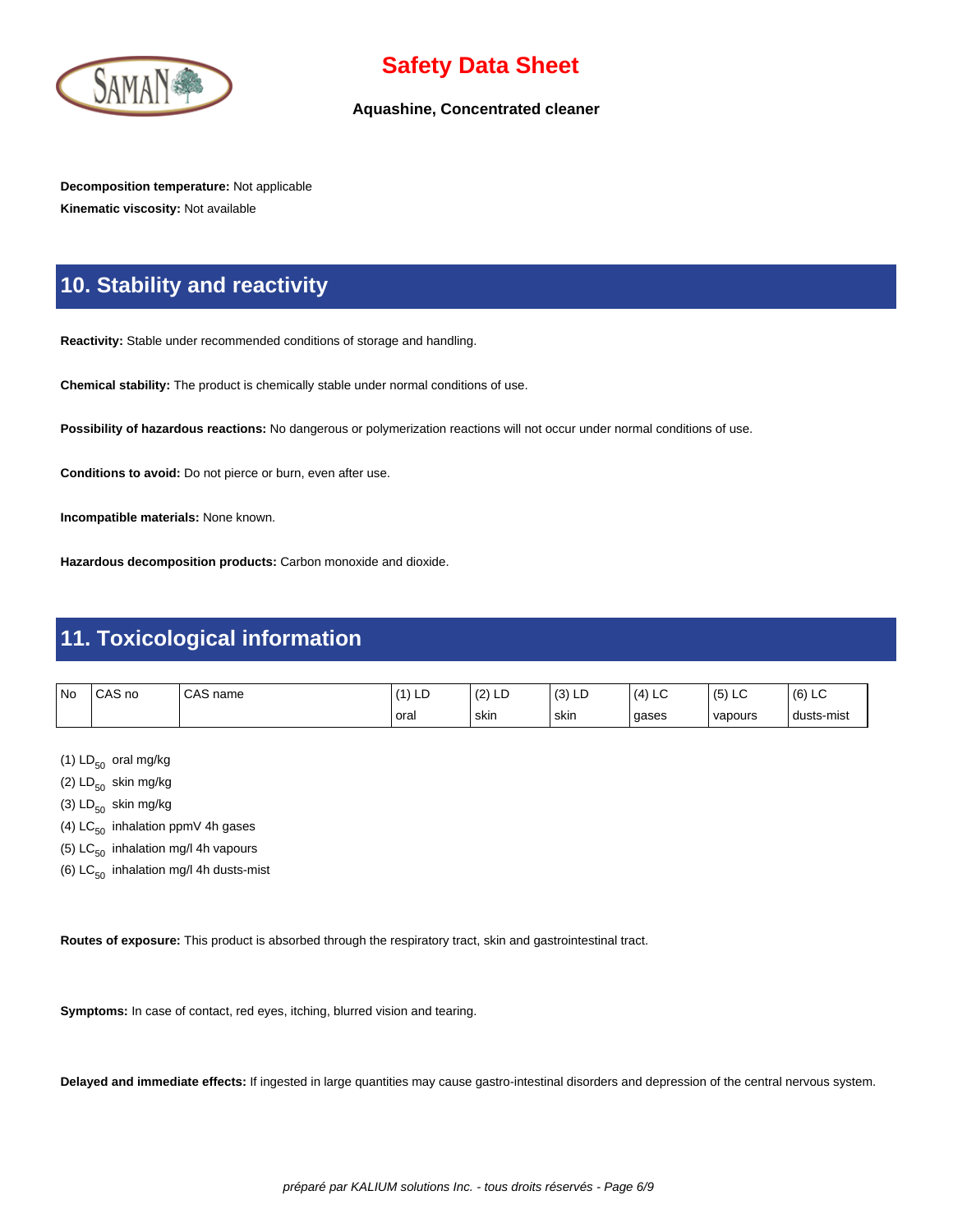

### **Aquashine, Concentrated cleaner**

| ' No | $\bigcap_{\alpha}$<br>CAS no | CAS<br>name | <b>IARC</b> | <b>ACGIH</b> | Mutagenicity | Effect on    |
|------|------------------------------|-------------|-------------|--------------|--------------|--------------|
|      |                              |             |             |              |              | reproduction |

**Cancer classification under IARC (International Agency for Research on Cancer)**

**Cancer classification under ACGIH (American Conference of Governmental Industrial Hygienists)**

# **12. Ecological information**

| l No | CAS no   | CAS name   | % | Persistant       | Bio-accumulation | Aquatic                |
|------|----------|------------|---|------------------|------------------|------------------------|
|      |          |            |   |                  |                  | ecotoxicity            |
|      |          |            |   |                  |                  |                        |
| l No | l CAS no | l CAS name | % | Ecotoxicity for  | Ecotoxicity for  | <b>Environnemental</b> |
|      |          |            |   | aquatic          | l aquatic        | effects                |
|      |          |            |   | organisims-Short | organisims-Long  |                        |
|      |          |            |   | term             | l term           |                        |

# **13. Disposal considerations**

**Methods of disposal:** The generation of waste should be avoided or minimized wherever possible. Dispose of surplus and non-recyclable products via a licensed waste disposal contractor. Disposal of this product, solutions and any by-products should at all times comply with the requirements of environmental protection and waste disposal legislation and any regional local authority requirements.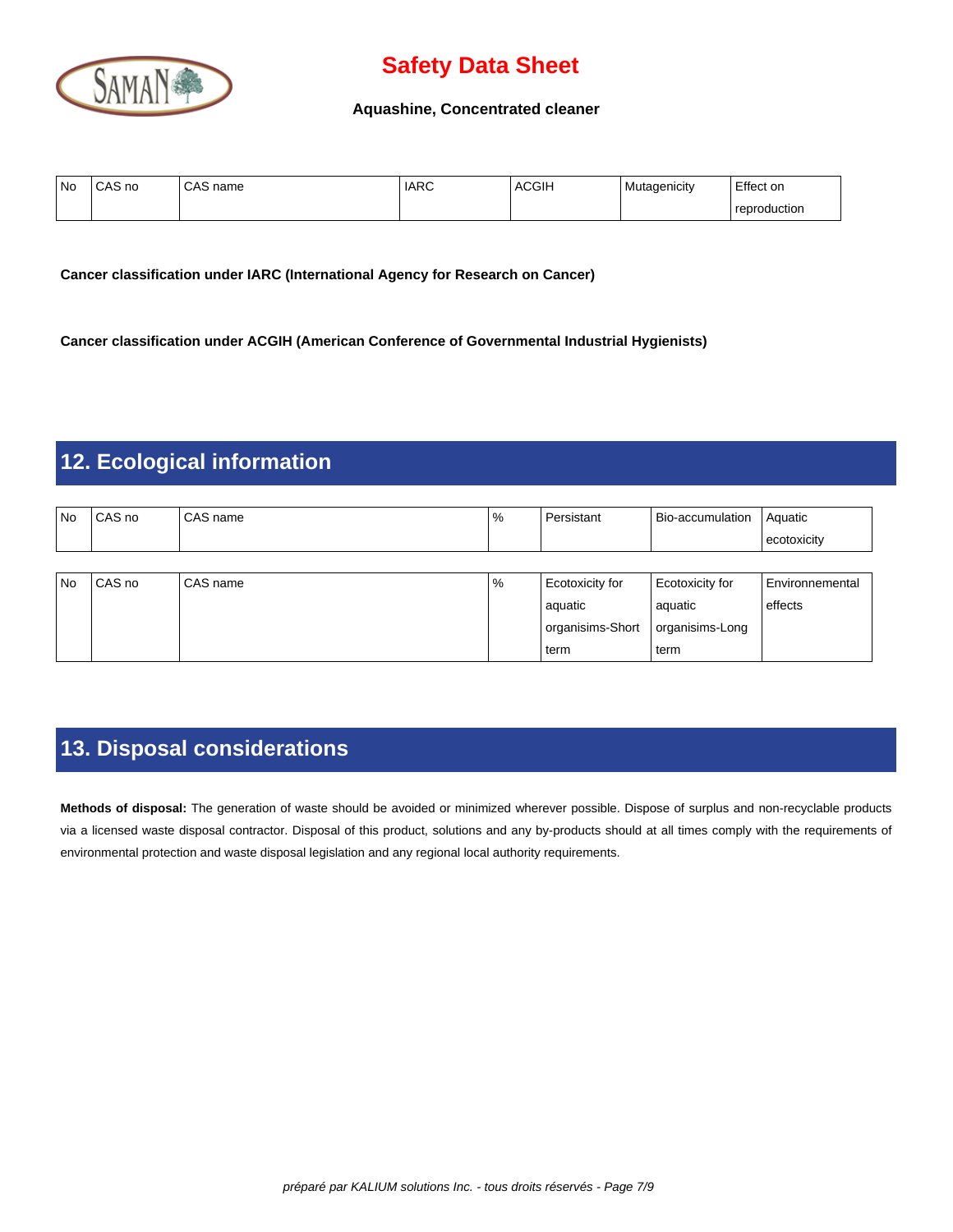

**Aquashine, Concentrated cleaner**

# **14. Transport information**

|                            | <b>TDG</b>    | <b>DOT</b>    | <b>IMDG</b>   | <b>IATA</b>   |
|----------------------------|---------------|---------------|---------------|---------------|
| l UN number                |               |               |               |               |
| Proper shipping name       | Not regulated | Not regulated | Not regulated | Not regulated |
| Transport hazard class(es) |               |               |               |               |
| Packing group              |               |               |               |               |

### **Other information**

**Marine pollutant:** No

**IMDG:** Not applicable

**Exemption for limited quantity:** Not applicable

**Special precautions:** Not applicable

**Others exemptions:** Not applicable

## **15. Regulatory information**

#### **Canada**

|  | No | しハご<br>__ | iallit<br>. | $\%$ | no.<br>∟סט ∙<br>____ | 'NSL | 'NPRI |
|--|----|-----------|-------------|------|----------------------|------|-------|
|--|----|-----------|-------------|------|----------------------|------|-------|

| <b>United-States</b> |
|----------------------|
|----------------------|

| PROP-65<br><b>TSCA</b><br>  No<br>$\sim$ 0.0<br>CAS<br>$^{\circ}$ O/<br>DĘ<br>ı Nom<br>N <sub>0</sub><br>Right<br>Know<br>CAS<br>70<br>w<br>. . |
|-------------------------------------------------------------------------------------------------------------------------------------------------|
|-------------------------------------------------------------------------------------------------------------------------------------------------|

All ingredients are listed on the EINECS or in compliance with the inventory.

The customer is responsible for determining the PPE (personal protection equipment) code for this material.

The classification of the product and the SDS were developped in accordance with HPR.